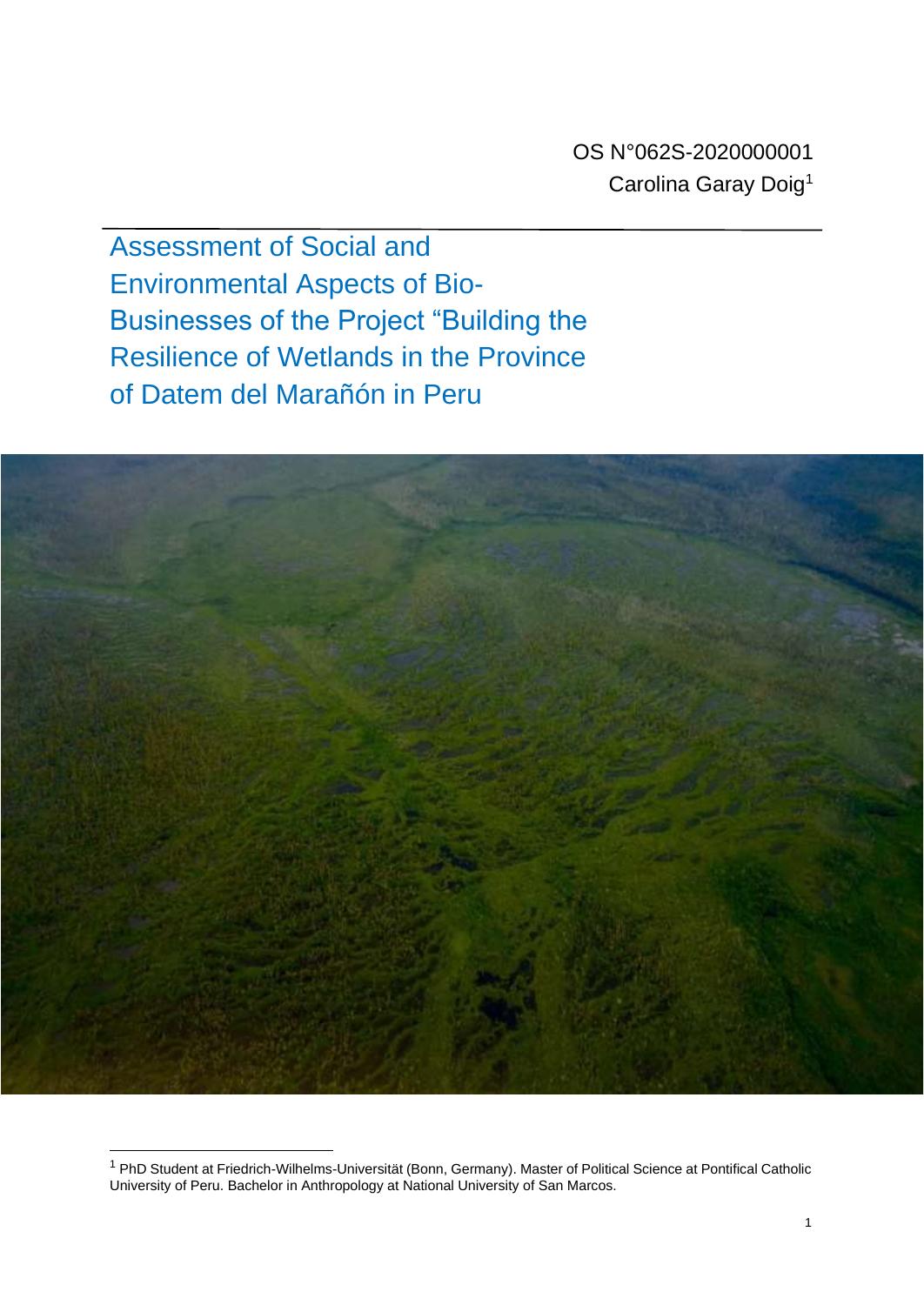# **Content**

| 1. | Introduction                                                                                                                                                                                                                               | 3              |
|----|--------------------------------------------------------------------------------------------------------------------------------------------------------------------------------------------------------------------------------------------|----------------|
| 2. | Goal                                                                                                                                                                                                                                       | 3              |
| 3. | Methodology                                                                                                                                                                                                                                | 3              |
| 4. | Results                                                                                                                                                                                                                                    | 5              |
| 5. | Main Findings and Conclusions                                                                                                                                                                                                              | $\overline{7}$ |
|    | <b>APPENDICES</b>                                                                                                                                                                                                                          | 11             |
|    | <b>Appendix 1:</b> Screening tool in the bio-business "Production and Commercialization of<br>Aguaje and Ungurahui Oil of the Association of Producers of Ungurahui and Aguaje of<br>Indigenous Peoples of the Marañon Sector - APUAPISEM" |                |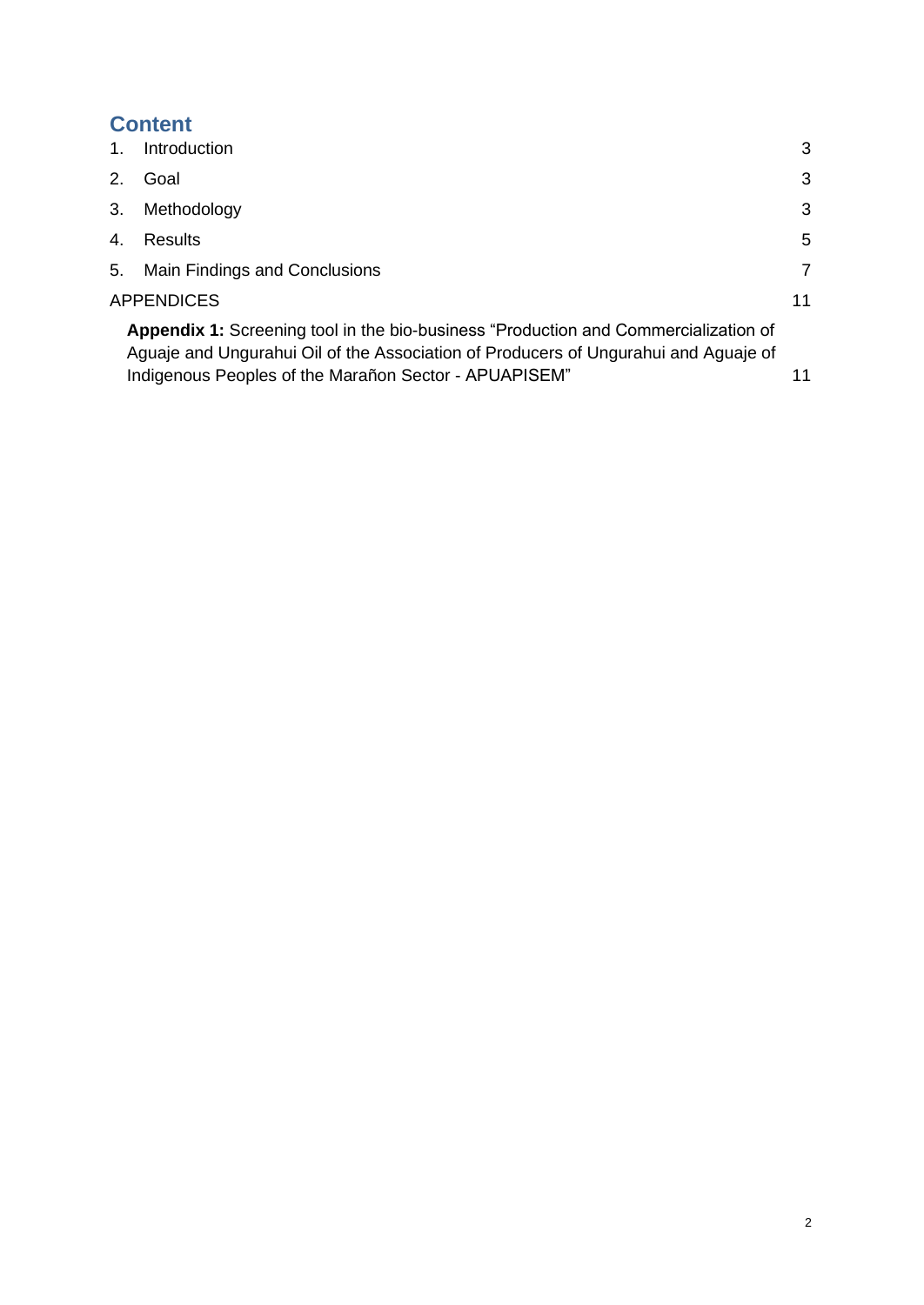# **1. Introduction**

<span id="page-2-0"></span>The project "Building the Resilience of Wetlands in the Province of Datem del Marañón in Peru" was born in 2015 as an initiative of Profonanpe, with the purpose of promoting the conservation of the carbon stock stored in the wetlands of this region. This initiative is the first project worldwide financed by the Green Climate Fund, in cooperation with the Korean government and co-financing of Profonanpe.

The project's strategy focuses on improving the capacity of resilience and good practices in the use of natural resources of indigenous communities, through the implementation of biobusinesses as a means of improving the quality of life of seven ethnic groups in Datem del Marañón: Awajún, Achuar, Chapra, Kandozi, Quechua, Wampis and Shawi.

The implementation of the bio-businesses requires several social and environmental considerations that guarantee that the initiatives are sustainable, and operate for the benefit of the indigenous communities and the conservation of natural resources.

This document is an excerpt of the report of the application of the screening tool in the biobusinesses under implementation during the first months of 2020, considering the ESS Policies of GCF and Profonanpe's Environmental and Social Policies.

# <span id="page-2-1"></span>**2. Goal**

Present the results of the screening tool of the environmental and social risks generated due to the implementation of the bio-businesses.

# <span id="page-2-2"></span>**3. Methodology**

Fieldwork took place between 12 and 24 January 2020, with the purpose of interviewing the project's team and to visit the native communities where the bio-businesses are located. During these visits, environmental and social information for the validation of the screening tool was gathered.

The screening tool was developed on 2019 by the former safeguard specialist of Profonanpe and a specialist of the Green Climate Fund. The later considers the Environmental and Social Safeguards of GCF, and Profonanpe's Environmental and Social Policies.

The screening provides an assessment of the significance of environmental and social risks and impacts based on two criteria: (1) the magnitude of such risks and impacts if these were to occur (critical, severe, moderate, minor, negligible)(Table 1); and (2) likelihood of occurrence of such risks and impacts (expected, highly likely, moderately likely, and unlikely)(Table 2). The significance value will be derived from the combination of the two criteria (Table 3).

The screening tool allows the assignation of the environmental and social risk category of a project or activity, i.e. whether it is of high, moderate or low risk. The categories are presented on Table 4.

Table 1. Likelihood of occurrence (score of  $1 - 5$ )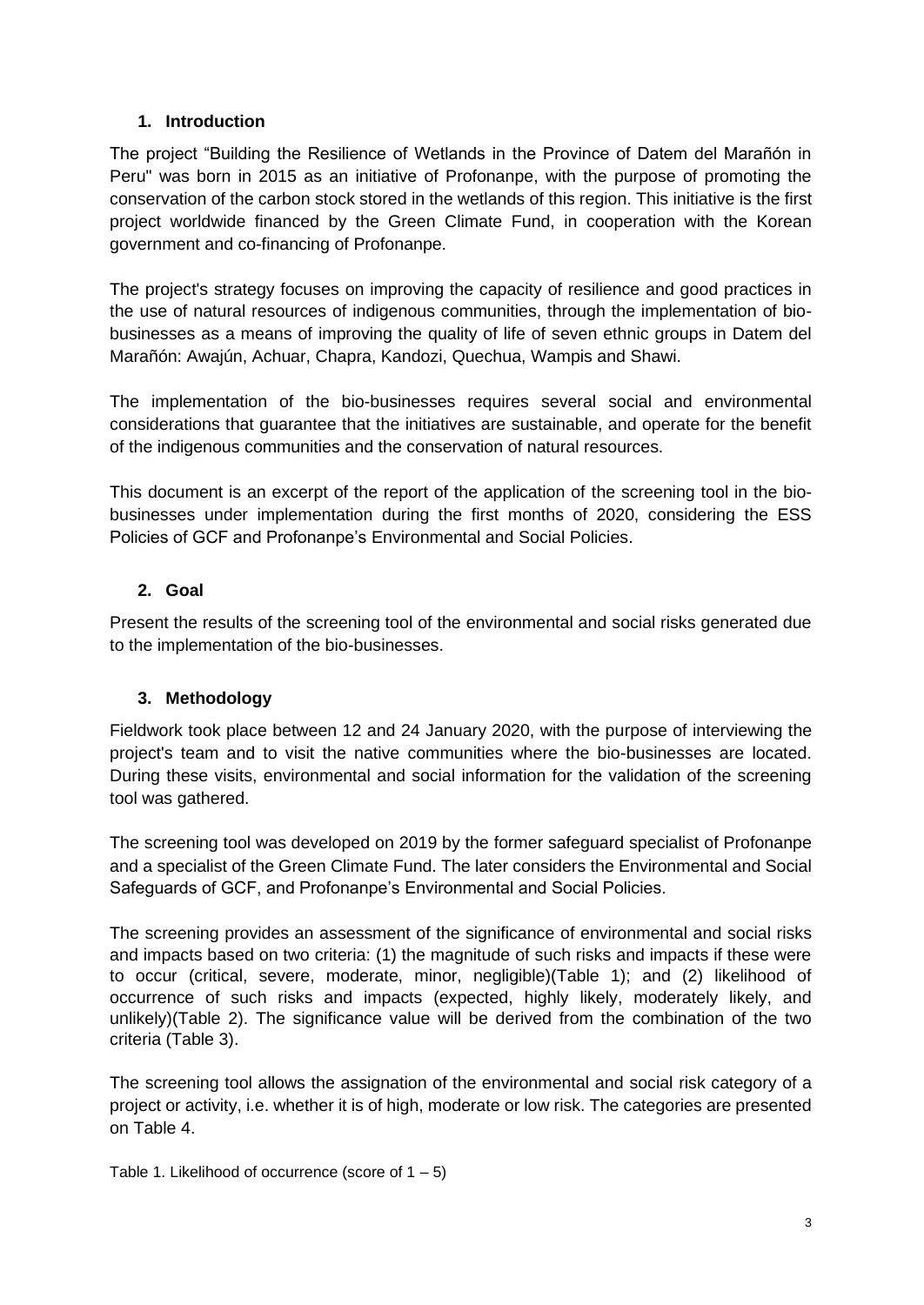| <b>Classification</b> | <b>Probability</b>     |
|-----------------------|------------------------|
| 5                     | Expected               |
| 4                     | <b>Highly likely</b>   |
| 3                     | Moderately likely      |
| 2                     | <b>Remotely likely</b> |
|                       | Unlikely               |

Table 2. Magnitude of risks and impacts (score of  $1 - 5$ )

| <b>Severity</b> | <b>Classification</b> | <b>Description</b>                                                                                                                                                                                                                                                                                                                                                                                                                                                                                                                                                                                                                           |
|-----------------|-----------------------|----------------------------------------------------------------------------------------------------------------------------------------------------------------------------------------------------------------------------------------------------------------------------------------------------------------------------------------------------------------------------------------------------------------------------------------------------------------------------------------------------------------------------------------------------------------------------------------------------------------------------------------------|
| Critical        | 5                     | Significant adverse impacts on communities and/or environment.<br>Adverse impacts in wide spatial extent (e.g. large geographic area,<br>often outside the footprint of the project, affecting significant<br>number of people, with transboundary impacts, cumulative<br>impacts) and often long-term duration and irreversible; affecting<br>areas of high conservation and biodiversity value and sensitivity;<br>adverse impacting to rights, lands, resources and territories of<br>indigenous peoples; involve significant displacement<br>or<br>resettlement (over 200 people); and may give rise to significant<br>social conflicts. |
| Severe          | 4                     | Medium to large magnitude of adverse impacts on people and/or<br>environment; Less spatial and temporal extent than critical level<br>risks and impacts; Risks and impacts are considered predictable,<br>mostly temporary, reversible.                                                                                                                                                                                                                                                                                                                                                                                                      |
| Moderate        | 3                     | Risks and impacts considered moderate to low magnitude; Impacts<br>are limited in scale (site-specific) and duration (temporary), can be<br>avoided, managed and/or mitigated with relatively uncomplicated<br>and generally accepted measures.                                                                                                                                                                                                                                                                                                                                                                                              |
| Minor           | $\overline{2}$        | Minimal risks and impacts in terms of magnitude (e.g. small<br>affected area, small scale activities, very low number of people<br>affected) and duration (short, for example only during construction<br>phase), and risks and impacts may be easily avoided, managed,<br>mitigated.                                                                                                                                                                                                                                                                                                                                                        |
| Negligible      |                       | Negligible or no adverse impacts on communities, individuals,<br>and/or Environment.                                                                                                                                                                                                                                                                                                                                                                                                                                                                                                                                                         |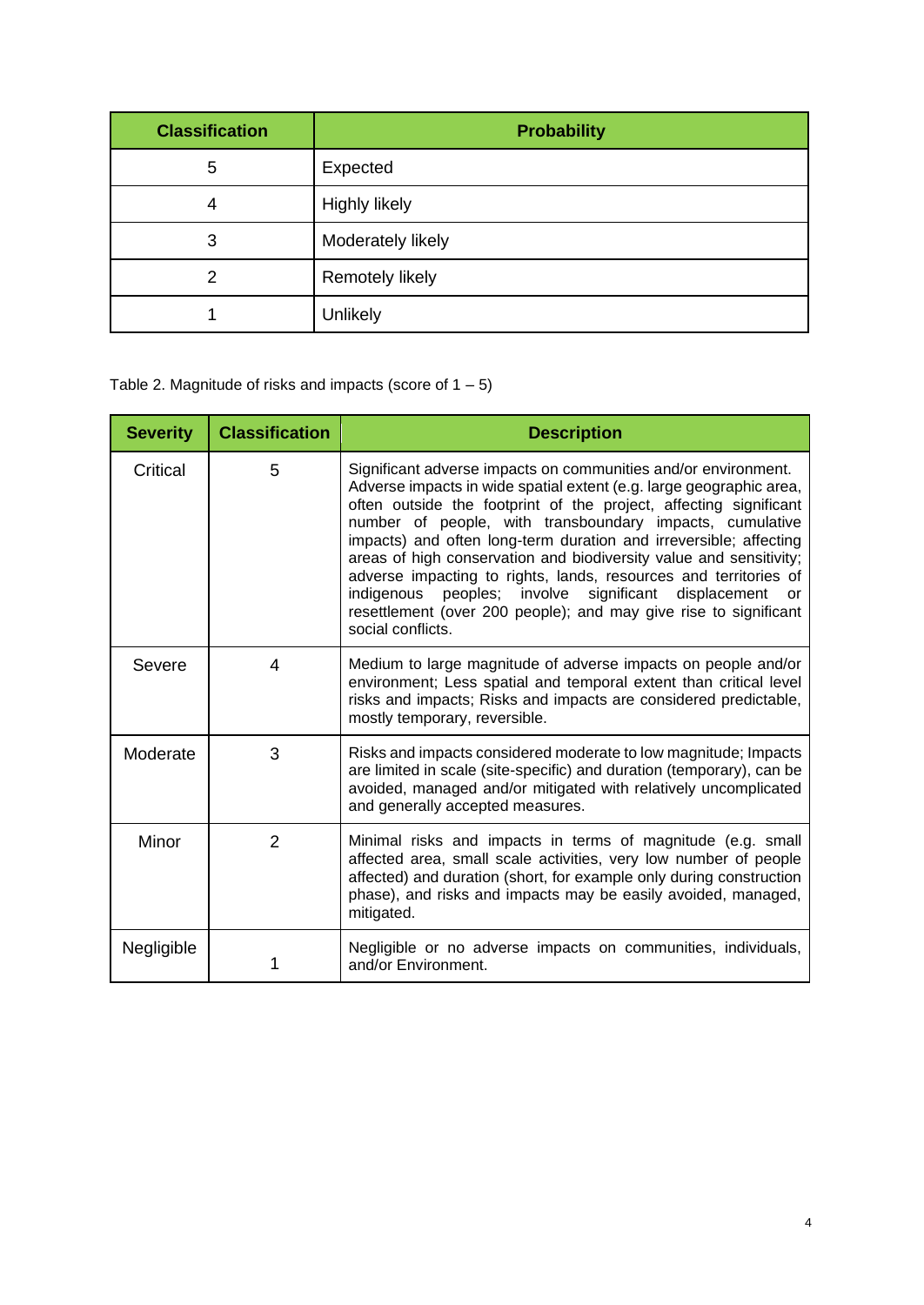#### Table 3. Significance value

| <b>Magnitude of the</b><br>risk or impact (1- | Likelihood of occurrence of the risk or impact<br>$(1 - 5)$ |   |   |   |   |  |  |  |  |
|-----------------------------------------------|-------------------------------------------------------------|---|---|---|---|--|--|--|--|
| 5)                                            |                                                             | 2 | 3 | 4 | 5 |  |  |  |  |
| 5                                             | н                                                           | Н | н | н | H |  |  |  |  |
| 4                                             | M                                                           | M | M | н | H |  |  |  |  |
| 3                                             |                                                             |   | M | M | M |  |  |  |  |
| 2                                             |                                                             |   |   |   | M |  |  |  |  |
|                                               |                                                             |   |   |   |   |  |  |  |  |

High=Category A; Moderate=Category B; Low=Category C

|  |  |  | Table 4. Categorization of a project or activity based on the GCF criteria |  |  |
|--|--|--|----------------------------------------------------------------------------|--|--|
|--|--|--|----------------------------------------------------------------------------|--|--|

| <b>Category</b> | <b>Description</b>                                                                                                                                                                                                                          |
|-----------------|---------------------------------------------------------------------------------------------------------------------------------------------------------------------------------------------------------------------------------------------|
| A - High        | Activities with potential significant adverse environmental and/or<br>social risks and impacts that, individually or cumulatively, are<br>diverse, irreversible, or unprecedented;                                                          |
| B - Moderate    | Activities with potential limited adverse environmental and/or<br>social risks and impacts that individually or cumulatively, are few,<br>generally site-specific, largely reversible, and readily addressed<br>through mitigation measures |
| C - Low         | Activities with minimal or no adverse environmental and/or social<br>risks and/or impacts.                                                                                                                                                  |

After the application of the screening, a matrix for the definition of management actions of the environmental and social risks and impacts was developed for each bio-business. The identified components include:

Table 5. Management of the environmental and social risks and impacts

| <b>Activity</b><br><b>Environmental/</b><br><b>Social Aspect</b> | <b>Description of the</b><br>risk | <b>Mitigation measure</b> | <b>Responsible</b> |
|------------------------------------------------------------------|-----------------------------------|---------------------------|--------------------|
|------------------------------------------------------------------|-----------------------------------|---------------------------|--------------------|

# <span id="page-4-0"></span>**4. Results**

The screening tool was applied to six bio-businesses. After the assessment, it was determined that all the bio-businesses are under the Category  $C = Low$  value of significance or risk, e.g. the bio-businesses have a minimal or no adverse environmental and/or social risks and/or impacts.

The next table presents the results of all the bio-business: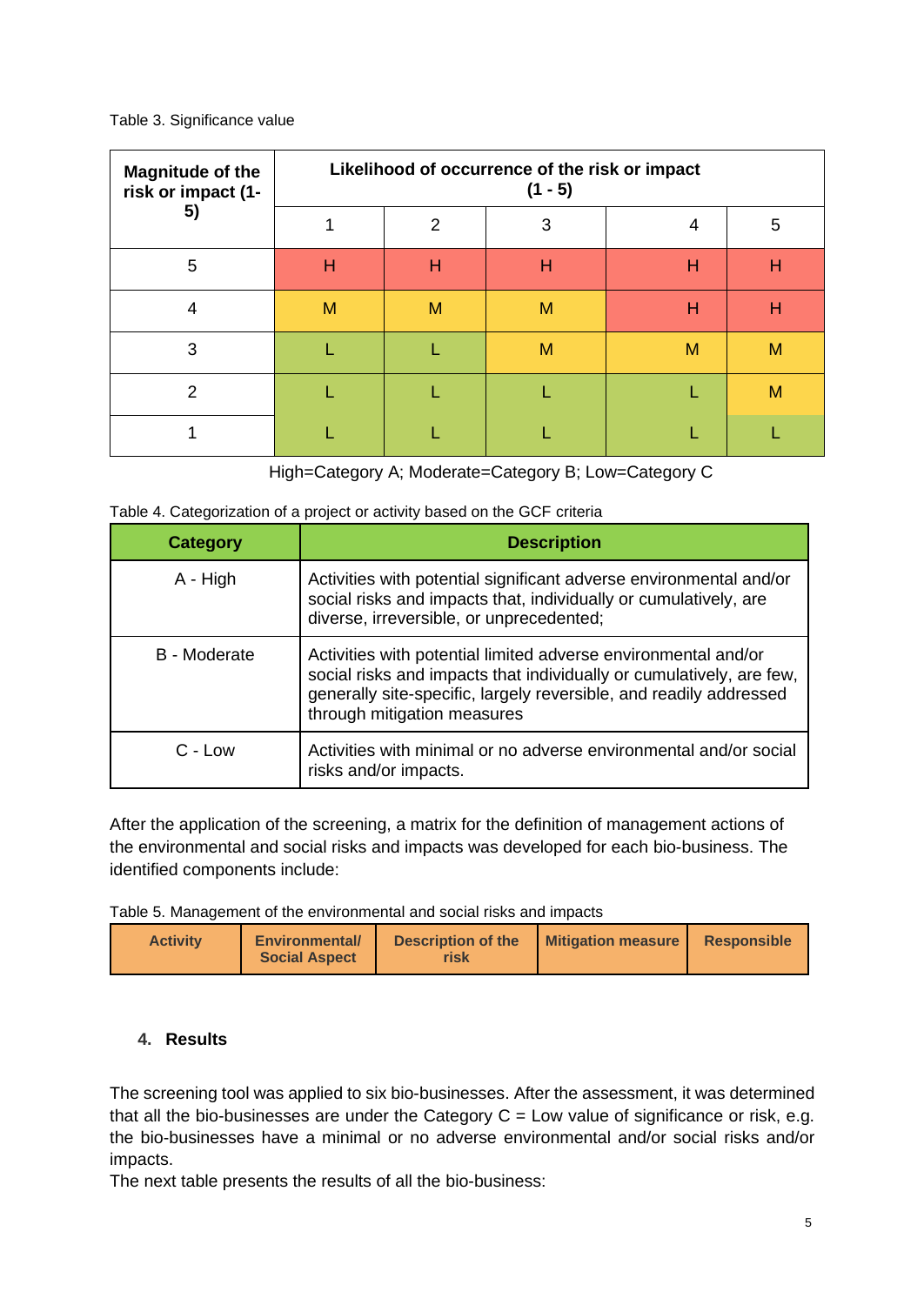| <b>Bio-business</b>                                                                                              | <b>Likelihood of</b><br>occurrence of the<br>risk | <b>Magnitude of the</b><br>risk | <b>Significance of the</b><br>risk |
|------------------------------------------------------------------------------------------------------------------|---------------------------------------------------|---------------------------------|------------------------------------|
| Production and<br>Commercialization of<br>Pulp of Aguaje and<br><b>Curichis (Association</b><br><b>ASPROMAG)</b> | 1,42                                              | $\overline{2}$                  | Low: Category C                    |
| Production and<br>Commercialization of<br>Aguaje and<br>Ungurahui Oil<br>(Association<br><b>APUAPISEM)</b>       | 1,84                                              | 1,84                            | Low: Category C                    |
| Commercialization of<br>Aguaje Fruits from<br><b>Managed Areas</b><br>(Association<br>ASPROQUEPD)                | 1,15                                              | 1,63                            | Low: Category C                    |
| Commercialization of<br>fresh fish<br>(Association<br><b>KACHISPANI)</b>                                         | 1,42                                              | 1,26                            | Low: Category C                    |
| Commercialization of<br>fresh fish<br>(Association<br><b>KATINBASHI)</b>                                         | 1,42                                              | 1,26                            | Low: Category C                    |
| Fisheries bio-<br>business plan for<br>local/regional market<br>(SUGKAS<br>Association)                          | 1,36                                              | $\overline{2}$                  | Low: Category C                    |

Table 5. Results of the screening assessment in the six bio-businesses

This document reports the application of the screening tool in the bio-business: "Production and Commercialization of Aguaje and Ungurahui Oil of the Association of Producers of Ungurahui and Aguaje of Indigenous Peoples of the Marañon Sector - APUAPISEM" is presented on the Appendix 1.

A table with the management of the environmental and social risks and impacts is also included.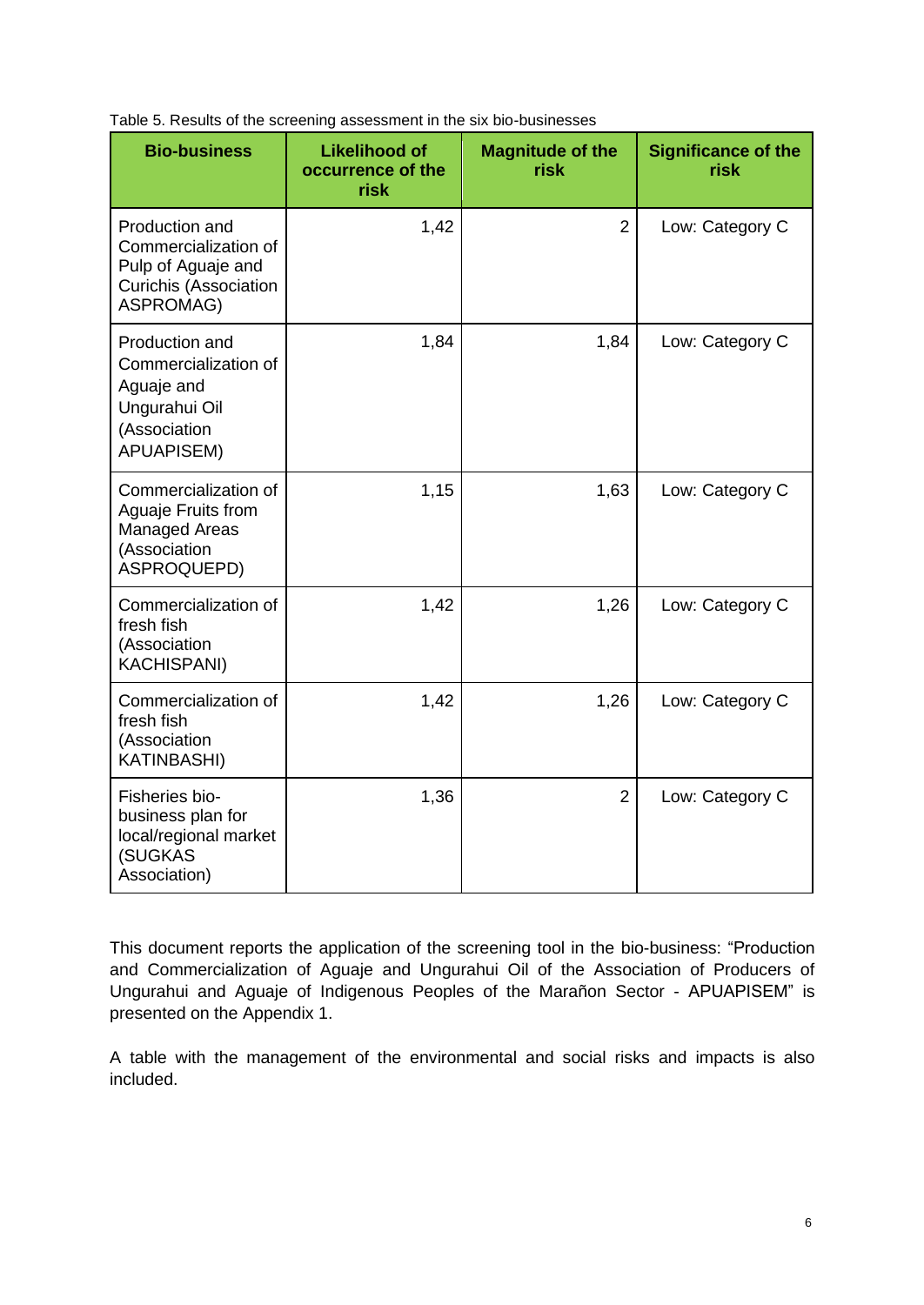### **5. Main Findings and Conclusions**

<span id="page-6-0"></span>In respect of the bio-businesses:

- Overall, the implementation of the bio-businesses is delayed. Nevertheless, the new project team had been working with the associations since the last quarter of 2019 to boost them and strengthen capacities of its members.
- The project team has been working on the participative elaboration and proceedings of documents, licenses and permits necessary for the bio-businesses' functioning.
- An important feature of the current project team is to guarantee correct procedures for the assignation of lands for the construction and implementation of the bio-business plans. The construction of the ice plants for the KACHISPANI and KATINBASHI associations started after a participatory process for land designation within the indigenous communities.
- The aguaje fruits are obtained through a sustainable practice, which consists in climbing the palm trees during the harvest. This process comes with capacity building for the proper use of the equipment and safety protocols.

In respect of the associations:

- The associations do not count with experience in the proceedings for the obtention of licenses and permits. To overcome the later, the project team has been providing support in different processes, such as the renovation and inscription of the Administrative Boards in Public Registries (SUNARP), as well as in opening of bank accounts for the formalization of financial operations.
- Actions to promote the incorporation of more women in the associations and the biobusinesses are still in process.
- In the last quarter of 2019, relations were renewed between Profonanpe, the associations, authorities and native communities involved in the project.
- The associations are engaged with the implementation of the bio-businesses. When required, they organize meetings and assemblies with the Apus and members of the communities. This has been crucial for boosting the bio-businesses.

In respect of the screening tool:

- The application of the screening in the six bio-businesses determined that all of the biobusiness have a low significance or risk. This indicates that that possible impacts are minimal or non-existent, and that even if their likelihood of occurrence was expected, the magnitude of these risks can be easily avoided, managed and mitigated.
- The following conclusions can be drawn from each of the assessed topics:

*a. Stakeholders' involvement and participation (PAS 6 of Profonanpe and GCF ESS1)*

The participation of the population, the partners and the authorities of the indigenous communities is promoted on a permanent basis. Meetings and/or assemblies have been organized to make the respective consultations, on each stage of implementation of the biobusinesses, as part of the FPIC processes. This has been done within a framework of respect for their traditional ways of making decisions. In this sense, Profonanpe does not intend to introduce or force other forms of participation and collective decision-making. However, it is suggested not to lose sight of the possible risk of affecting traditional forms of participation in productive activities.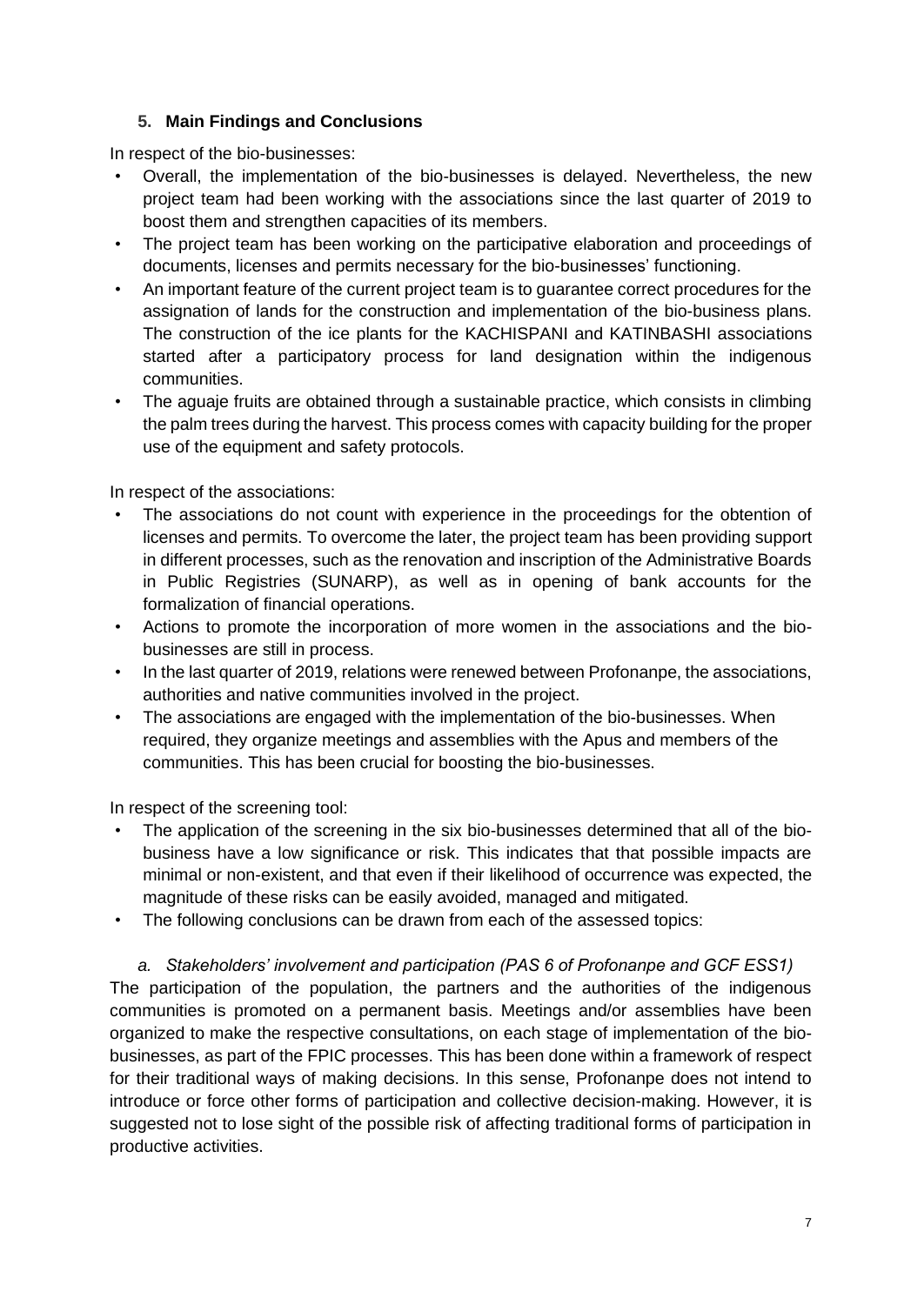#### *b. Work and labor conditions (PAS 1 and 11 of Profonanpe and GFC ESS 2)*

Health and life risks of workers is unlikely, because work safety has been foreseen in the design of all the bio-businesses. In any case, the occurrence of accidents would be more linked to the non-compliance of the safety protocols by the workers of the bio-business. For this reason, the project's team has planned to define safety protocols on each of the processes of the bio-businesses, as well as to provide adequate use to the machinery, and place signs with information on the procedure, and the risks involved in their use.

Likewise, children will be prevented from accompanying their parents during the operating processes of the bio-businesses. In addition, training in first aid is planned to deal with accidents that may occur during working hours. Moreover, training in the use and handling of machines or instruments that allow the operation of the bio-businesses will take place, in order to prevent accidents.

# *c. Resources efficiency and pollution prevention (PAS 4 and 5 of Profonanpe and GCF ESS 3)*

Prevention of pollution is one of the components that has been more foreseen in the design of the bio-businesses. The risk of pollution of water, air, soil and other resources is unavoidable, whether at a slight or insignificant level. However, Profonanpe and the project team have devised strategies to manage and mitigate such risks. For instance, training in organic waste management through composting or as feed for native Amazonian fish is planned. None of the bio-businesses imply the use of materials and toxic supplies, nor the generation of solid hazardous waste. Nevertheless, the use of biodegradable bags is suggested for the *curichis*  or aguaje lollipops business. Sensibilization of the communities in respect to the management of waste, to avoid more pollution of the soil and rivers is necessary. This could be done by organizing campaigns to clean up the rivers. It is also suggested that plates, glasses and cutlery made of biodegradable or reusable material are used in the project's activities.

#### *d. Community health and occupational safety (GCF ESS 4 and PAS 11 of Profonanpe)*

The bio-businesses do not affect directly the health or security of the communities. In any case, the risks, considered improbable or unlikely to occur, could affect only the workers of the bio-businesses, but not the rest of the community. Nevertheless, as mentioned lines above, it is necessary to organize trainings about the importance of respecting safety protocols in the workplace.

On the other hand, besides the fruit crushing machine of the APUAPISEM bio-business, no bio-business generate loud noises. For this particular case, the workers employ safety ear plugs. Finally, the location of the plants and collection points do not affect the health and safety of the communities.

# *e. Biodiversity conservation and sustainable management of living natural resources (GCF ESS 6 and PAS 3 of Profonanpe)*

None of the bio-businesses has a negative impact on biodiversity conservation and sustainable natural resource management. On the contrary, they imply a sustainable use of resources. The climbing school constitutes one of the most important efforts of the whole project and involves the participation of the local population. This proposal favors a sustainable harvesting of the aguaje, avoiding cutting down the palm trees. In addition, the harvest of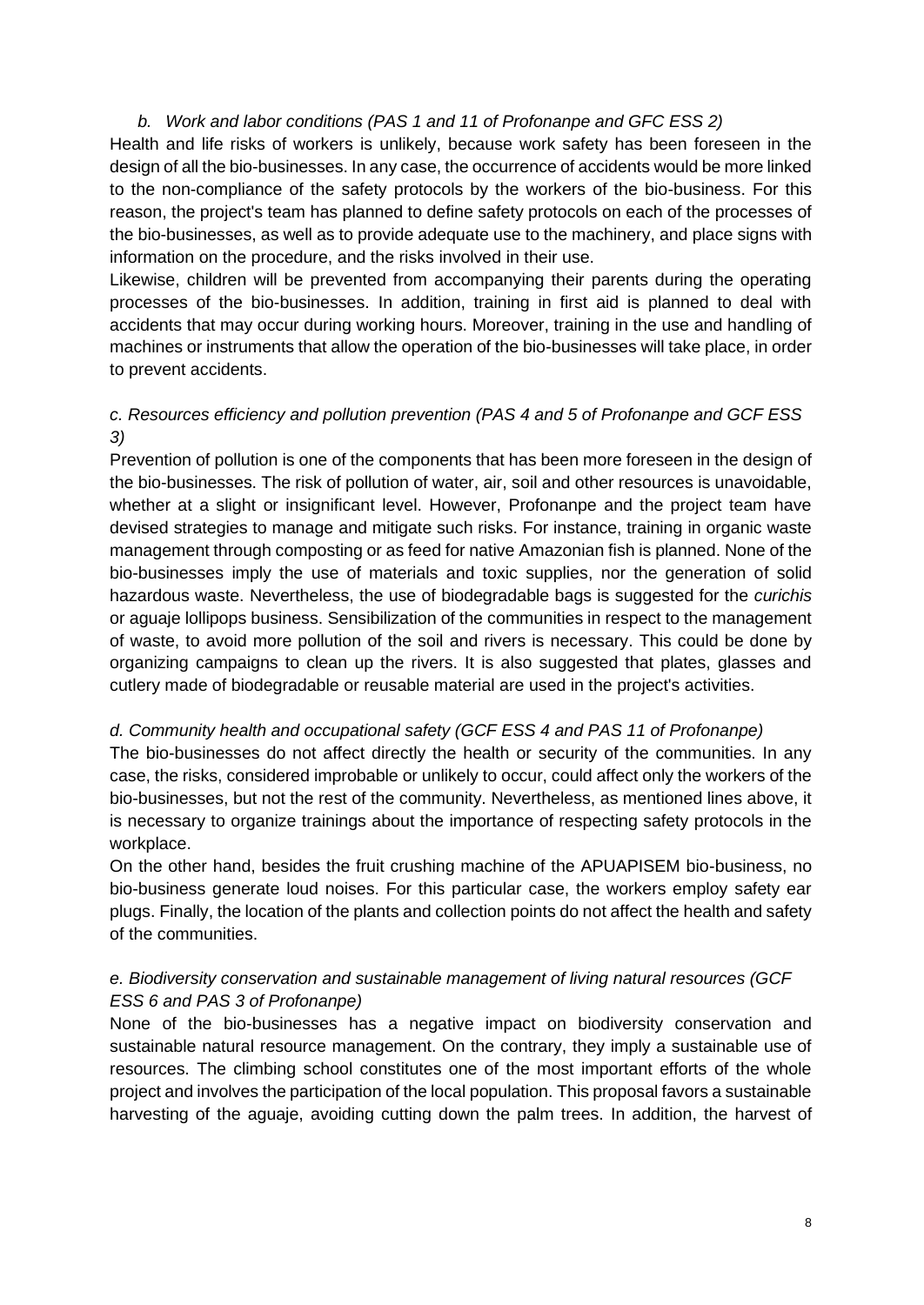aguaje comes from sustainably managed forests, under Management Declarations<sup>2</sup>.

# *f. Indigenous Peoples (GCF ESS 7 and PAS 8 of Profonanpe)*

The location of the plants and the processes of operation and management of the biobusinesses do not imply risks and adverse impacts against indigenous peoples. The existence of bio-businesses is possible only with the Free, Prior and Informed Consent (FPIC) of the communities. Moreover, the project supports the strengthening of local organizations and promotes the recognition of citizenship, through the registration of births and the delivery of National Identity Card (DNI). Likewise, the project subsidizes the transportation, food and lodging expenses of the local authorities, in order to comply with procedures and formalities in favor of their communities, related to the project.

# *g. Cultural Patrimony (GCF ESS 8 and PAS 9 of Profonanpe)*

The activities of bio-businesses do not cause negative impacts on the cultural heritage of indigenous populations. Nevertheless, it is suggested that traditional knowledge of the indigenous communities is documented to generate other bio-business ideas or initiatives that add value to the cultural heritage of indigenous populations and/or promote the participation of women in the project. Although the project seeks the conservation of wetlands and natural resources, it must be considered that it covers the territory of seven Amazonian ethnic groups, which is both a privilege and a challenge.

# *h. Compliance with the regulations (PAS 1 of Profonanpe)*

The project has been processing various permits and licenses that are required for the implementation of the bio-businesses. Some of them are still in the process. The permits and licenses required are: Environmental Adequacy Plan (SENACE), Sanitary authorization (DIGESA), Management Declarations (GERFOR), Organic Re-certification (OCIA International), Fisheries Management Program (DIREPRO), Preliminary Environmental Evaluation (PRODUCE), Sanitary Qualification of SANIPES, among others.

# **5. Recommendations**

These recommendations were given by the consultant and are now being evaluated by Profonanpe:

- In the case of APUAPISEM, considering that currently, only eight people work in the production plant, it is suggested that a rotative hiring plan of workers is implemented, to guarantee equal opportunities among members of the communities.
- It is suggested to elaborate a stakeholder's map on each of the bio-businesses, to identify interests, relations and networks, as well as the possible level of influence of different stakeholders in the bio-businesses. Moreover, it is important to promote the participation of women, and define strategies to increase their participation.
- Considering that the harvesting of aguaje is from September to February every year, it is suggested to propose a plan for the diversification of bio-businesses.
- It is key to install signs in the plants of all the bio-businesses, to prevent risks to the health and integrity of the workers due to the handling of equipment. Moreover, capacity-building in first aid is necessary to attend any occupational incident.

 $2$  The Management Declaration is a mandatory document presented to the sub-national authority for the sustainable management of natural resources, according to the Forest and Wildlife Law.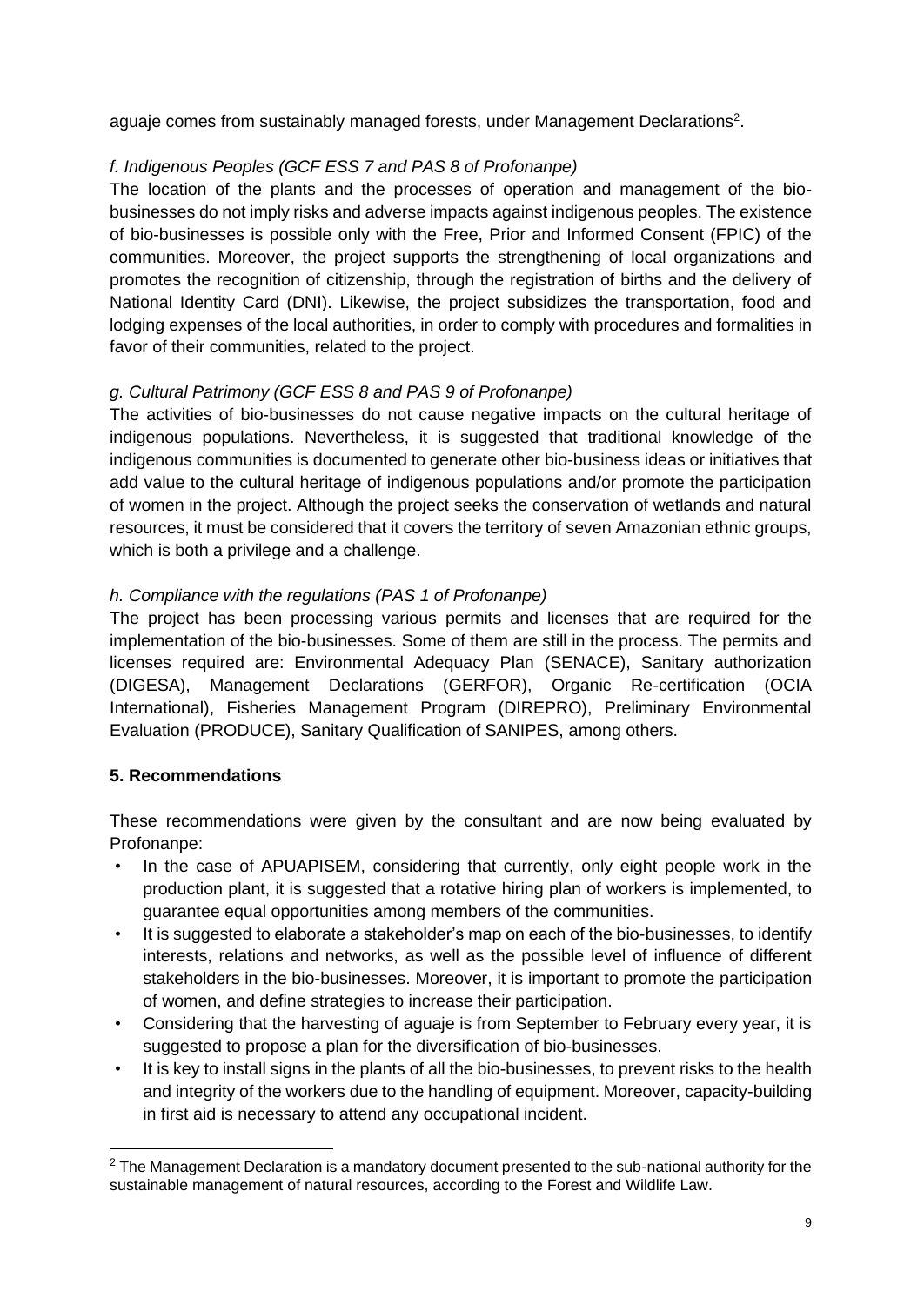- Capacity building of the associations in organization and financial management is necessary for the implementation of the bio-businesses. Furthermore, sensibilization in production techniques and commercialization will be necessary. The project has these activities planned.
- It is important to strengthen sensibilization topics in regard to the conservation of the wetlands, and disseminate information of the natural resources under use. It is suggested to employ printed, visual and/or hearing material, in order to transfer the objectives in a creative manner.
- In regard to the screening tool, it is recommended to follow a structure according to the phases and activities of the bio-business, in order to evaluate the risks and impacts of each phase. More specific and detailed questions are also recommended, and no "yes" or "no" answers to indicate the existence of a risk.
- The tool should be applied in the future bio-businesses, during implementation studies.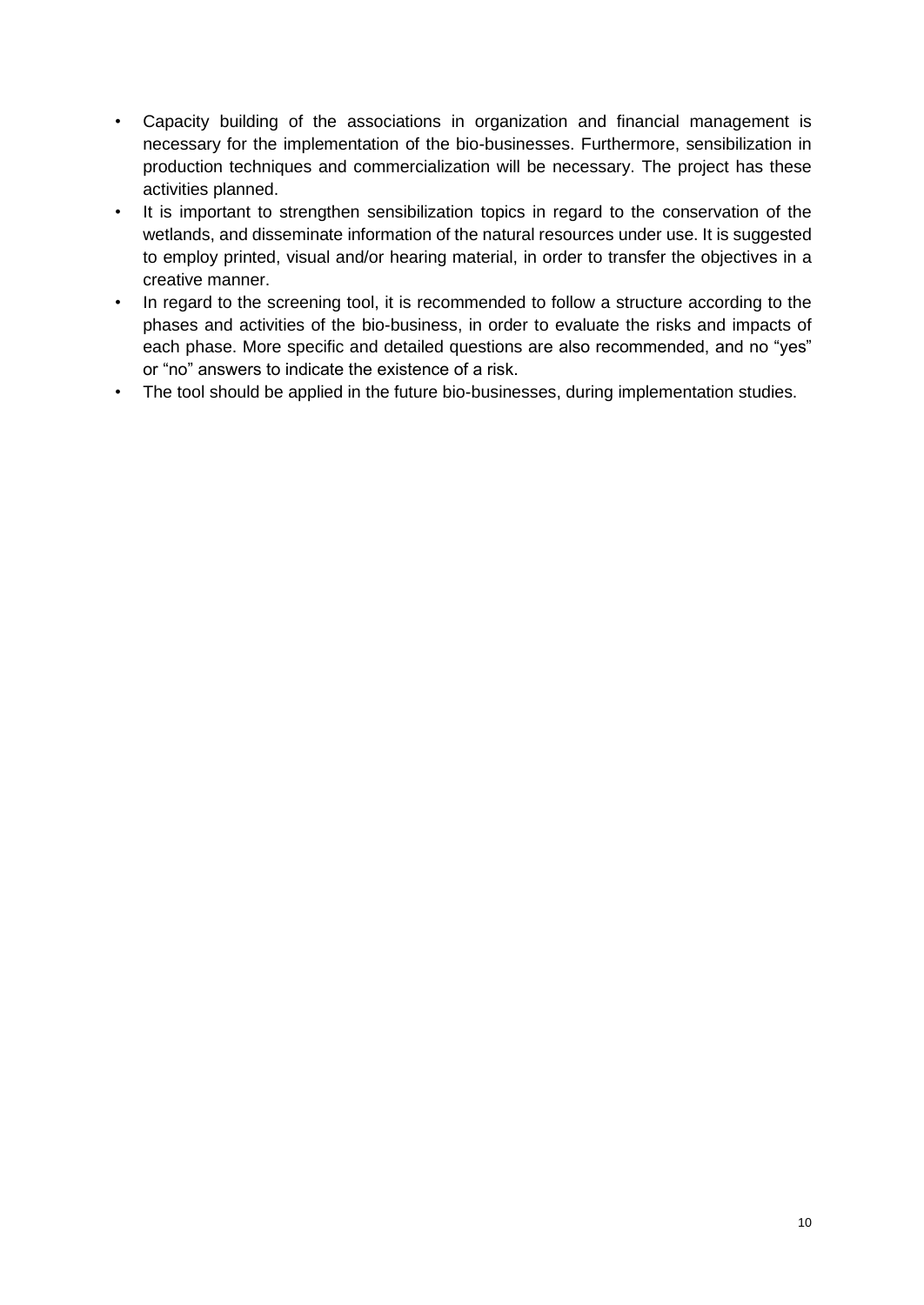# <span id="page-10-0"></span>**APPENDICES**

<span id="page-10-1"></span>**Appendix 1:** Screening tool in the bio-business "Production and Commercialization of Aguaje and Ungurahui Oil of the Association of Producers of Ungurahui and Aguaje of Indigenous Peoples of the Marañon Sector - APUAPISEM"

This bio-business seeks to produce and commercialize oil obtained from aguaje and ungurahui palm fruits, with the purpose of increasing the resilience capacity of the beneficiary native communities against the effects of climate change. To achieve this, there are management instruments aligned to the Forestry Law (Management Declaration - DEMA), that ensures the sustainable use of the resource.

The process begins with the harvest of the fruit through the climbing technique to avoid cutting down the palm trees of aguaje and ungurahui. In the processing plant, the fruit is washed, chopped, dehydrated and pressed through procedures aligned to the organic certification. Recently, a fruit crushing machine was purchased for fruit chopping, which makes the process more efficient and allows increasing the rentability of the bio-business.

This is the only bio-business with a commercial agreement with the company Candela Perú for the purchase of aguaje oil. Despite that, the bio-business still needs support of the project in the organizational, financial and technological aspects.

The beneficiaries of this bio-business are from five indigenous communities of the Environmental Conservation Area Bajo Morona (ACA-BM): native community Chapis and its annexes: Nueva Alegría, Capernaúm and Ájachim; and the native community Wee, in the district of Manseriche.

#### Identification of environmental and social risks and impacts

| <b>Criterion of</b><br><b>identification</b>                             | <b>Yes</b>                                                                       | <b>No</b> | <b>Likelihood</b><br>οf<br>occurrence | <b>Magnitu</b><br>de | <b>Importance</b><br>of the risk | <b>Comments</b>                                                                                                                                                                                                                                                                                 |  |  |
|--------------------------------------------------------------------------|----------------------------------------------------------------------------------|-----------|---------------------------------------|----------------------|----------------------------------|-------------------------------------------------------------------------------------------------------------------------------------------------------------------------------------------------------------------------------------------------------------------------------------------------|--|--|
|                                                                          | Involvement and participation of stakeholders (PAS 6 of Profonanpe and GCF ESS1) |           |                                       |                      |                                  |                                                                                                                                                                                                                                                                                                 |  |  |
| Will the bio-business<br>negatively impact<br>indigenous<br>communities? |                                                                                  | X         | $\overline{2}$                        | 2                    |                                  | No, because indigenous<br>communities participate<br>in decision-making about<br>the bio-business.<br>Possible discrepancies<br>are addressed and<br>solved in consultation<br>spaces or assemblies.<br>For now, the project's<br><b>Technical Team</b><br>participates in these<br>assemblies. |  |  |

Table A1. Criteria of identification according to the Environmental and Social Safeguards of CFF (ESS), and the Environmental and Social Policies of Profonanpe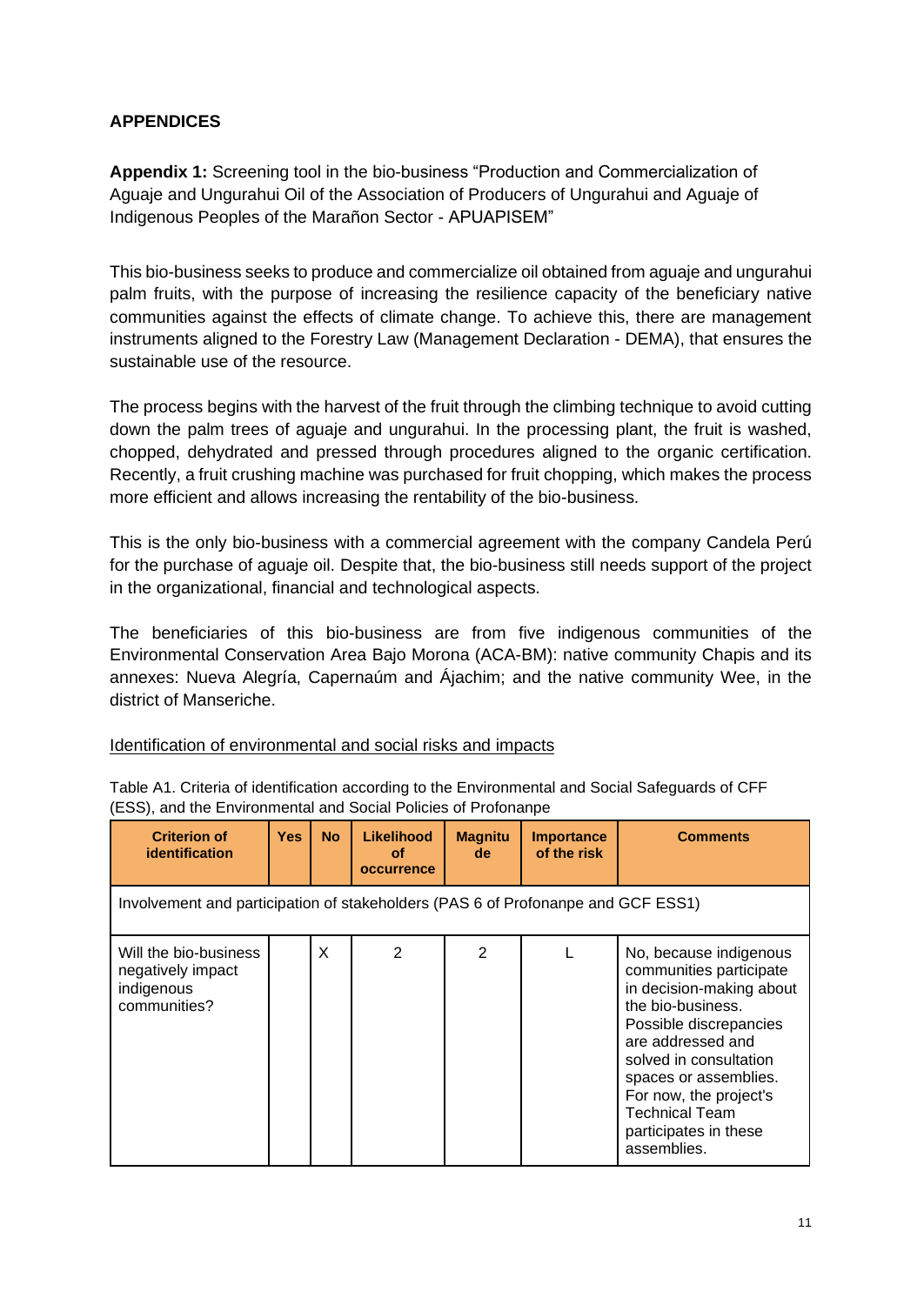| Will the bio-business<br>include in its design,<br>informed<br>consultation and<br>participation of<br>indigenous<br>communities?                                                                      | X |   | 1              | 3              |   | Yes, because the bio-<br>business was design in a<br>participatory manner.<br>The association,<br>authorities and<br>community members are<br>informed in a regularly<br>basis during the project<br>implementation.<br>The bio-business was<br>approved in a communal<br>assembly.                                                                                                                        |
|--------------------------------------------------------------------------------------------------------------------------------------------------------------------------------------------------------|---|---|----------------|----------------|---|------------------------------------------------------------------------------------------------------------------------------------------------------------------------------------------------------------------------------------------------------------------------------------------------------------------------------------------------------------------------------------------------------------|
| Work and labor conditions (PAS 1 and 11 of Profonanpe and GFC ESS 2)                                                                                                                                   |   |   |                |                |   |                                                                                                                                                                                                                                                                                                                                                                                                            |
| Will bio-business<br>involve child labor,<br>which can interfere<br>with children's<br>education, or be<br>harmful to their<br>physical, emotional<br>health or impede<br>their social<br>development? |   | X | 1              | $\overline{2}$ | L | No, the bio-business<br>does not consider the<br>participation of male or<br>female children from the<br>indigenous communities<br>in any of its phases.                                                                                                                                                                                                                                                   |
| Will the bio-business<br>pose potential<br>adverse effects on<br>workers conditions<br>including health and<br>safety?                                                                                 | X |   | $\overline{2}$ | 4              | M | Yes, there is a falling risk<br>during climbing to<br>harvest the aguaje fruits.<br>Nevertheless, high safety<br>techniques and<br>equipment is employed<br>(safety harness).<br>Climbers were trained by<br>certified experts.<br>Moreover, during the<br>processing, workers of<br>the plant use equipment<br>of personal protection<br>(EPP), i.e. boots,<br>protection glasses,<br>helmets and aprons. |
| Resources efficiency and pollution prevention (PAS 4 and 5 of Profonanpe and GCF ESS 3)                                                                                                                |   |   |                |                |   |                                                                                                                                                                                                                                                                                                                                                                                                            |
| Will the bio-business<br>activities result to<br>negative impacts on<br>the quantity and<br>quality of water<br>resources or bodies<br>of water in the area?                                           |   | X | $\overline{2}$ | 1              | L | No, because there is a<br>minimum use of water<br>during aguaje oil<br>processing (during the<br>wash).<br>However, the process of<br>fuel recharge of the boats<br>used to transport fruit<br>could had minimum<br>spills.                                                                                                                                                                                |
| Will the bio-business                                                                                                                                                                                  | X |   | 5              | 2              | М | Yes. The drying process                                                                                                                                                                                                                                                                                                                                                                                    |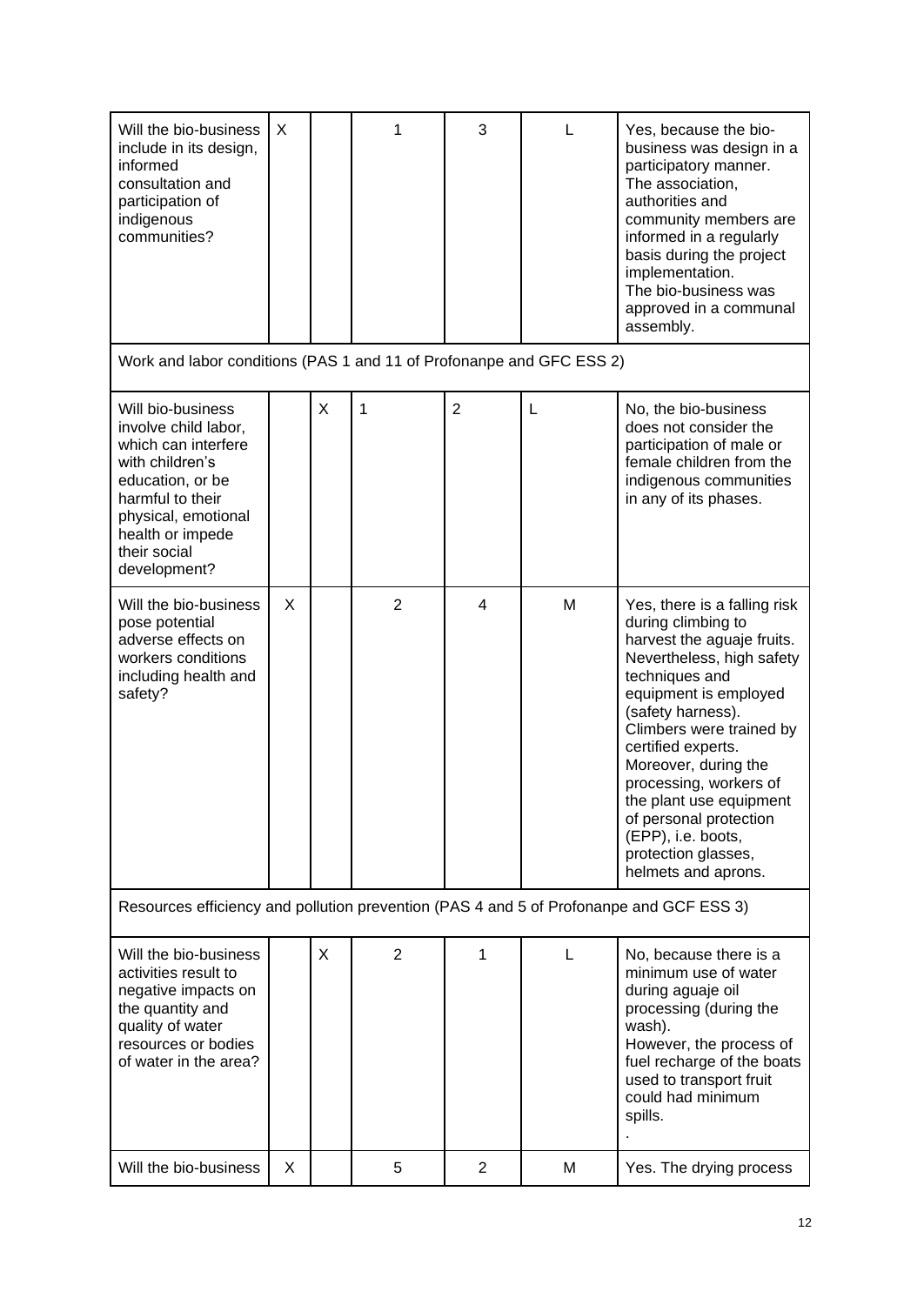| activities generate<br>greenhouse gas<br>(GHG) emissions?                                                                                                                                                                                            |              |                |   |   | of aguaje chips employ<br>ovens that use firewood<br>for heating which<br>produces GHG emission.<br>This firewood comes<br>from the local market of<br>Chapis native<br>community.<br>Moreover, during<br>transport, emissions are<br>generated. Nevertheless,<br>this only occurs in a<br>short-scale. The bio-<br>business promotes a<br>sustainable practice to<br>avoid cutting down forest,<br>and will install during<br>2020 solar panels, which<br>will reduce the possible<br>emission of GHG. |
|------------------------------------------------------------------------------------------------------------------------------------------------------------------------------------------------------------------------------------------------------|--------------|----------------|---|---|---------------------------------------------------------------------------------------------------------------------------------------------------------------------------------------------------------------------------------------------------------------------------------------------------------------------------------------------------------------------------------------------------------------------------------------------------------------------------------------------------------|
| Will the bio-business<br>activities have a<br>negative impact on<br>air quality?                                                                                                                                                                     | X            | $\overline{2}$ | 1 | L | No, because the fruits of<br>aguaje are obtained<br>through a sustainable<br>practice, with a DEMA<br>approved by the<br>authority. Moreover,<br>machinery in good<br>conditions is employed<br>during the processing of<br>aguaje oil.                                                                                                                                                                                                                                                                 |
| Will the bio-business<br>activities have a<br>negative impacts on<br>soil quality?                                                                                                                                                                   | $\mathsf{X}$ | 1              | 1 | L | No, because the aguaje<br>harvest is developed<br>without affecting the<br>ecosystem. There are no<br>supplies employed during<br>the production that could<br>affect the soil.                                                                                                                                                                                                                                                                                                                         |
| Will the bio-business<br>activities increase<br>the generation of<br>household waste or<br>household waste<br>characteristics<br>constitute a health<br>hazard to the<br>exposed population<br>or may they alter the<br>quality of water or<br>soil? | X            | 1              | 1 | L | No, because the process<br>does not use any toxic<br>supplies nor residual<br>materials that could<br>affect the population or<br>the environment.                                                                                                                                                                                                                                                                                                                                                      |
| Will the bio-business<br>activities generate<br>hazardous solid<br>waste?                                                                                                                                                                            | $\times$     | 1              | 1 | L | No. The bio-business<br>does not generate solid<br>hazardous waste.                                                                                                                                                                                                                                                                                                                                                                                                                                     |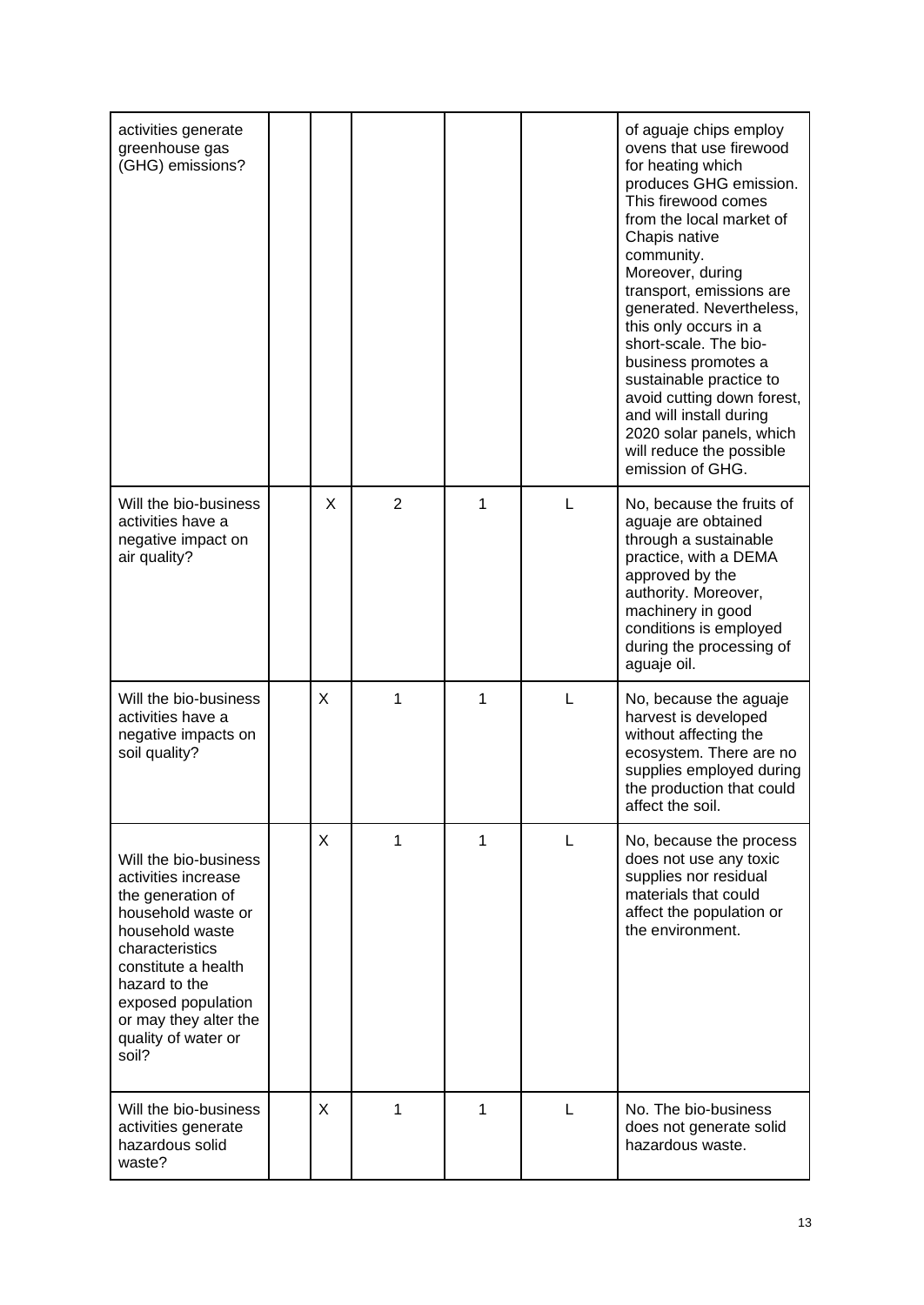| Will the bio-business<br>activities lead to<br>unsustainable use of<br>natural resources,<br>including water and<br>energy?                               |   | X | $\overline{2}$ | 1              |   | No, because the bio-<br>business promotes the<br>sustainable harvest of<br>the aguaje and ungurahui<br>palm fruits through<br>climbing techniques that<br>do not affect the<br>ecosystem. Likewise, the<br>bio-business includes the<br>use of renewable energy<br>(solar panels) for the<br>plant processes.                                                                                                                                                                            |
|-----------------------------------------------------------------------------------------------------------------------------------------------------------|---|---|----------------|----------------|---|------------------------------------------------------------------------------------------------------------------------------------------------------------------------------------------------------------------------------------------------------------------------------------------------------------------------------------------------------------------------------------------------------------------------------------------------------------------------------------------|
| Community health and occupational safety (GCF ESS 4 and PAS 11 of Profonanpe)                                                                             |   |   |                |                |   |                                                                                                                                                                                                                                                                                                                                                                                                                                                                                          |
| Will the bio-business<br>activities affect the<br>health and safety of<br>the communities<br>where it operates?                                           | X |   | $\overline{2}$ | 4              | M | Yes. There is a falling<br>risk during the climbing<br>process for the harvest of<br>the fruits, and also<br>climbers could be bitten<br>by insects. Nevertheless,<br>safety measures are<br>applied, and the climbers<br>are previously trained.<br>On the other hand,<br>workers of the plant are<br>not exposed to health or<br>safety risks during<br>production processes.<br>Nevertheless, accidents<br>could happen if workers<br>do not follow strictly the<br>safety protocols. |
| Will the bio-<br>business activities<br>generate noise,<br>vibrations and other<br>nuisance that may<br>affect health and<br>wellbeing of<br>communities? | X |   | 5              | 1              | L | Yes. The equipment<br>employed during the<br>chopping process (fruit<br>crushing machine)<br>generate loud noises.<br>Nevertheless, the<br>workers use ear plugs so<br>that they are not affected.<br>The time use is one-and-<br>a-half-hour maximum.                                                                                                                                                                                                                                   |
| Profonanpe PAS 3)                                                                                                                                         |   |   |                |                |   | Biodiversity conservation and sustainable management of living natural resources (GCF ESS 6 and                                                                                                                                                                                                                                                                                                                                                                                          |
| Will the bio-business<br>activities lead to<br>conversion of<br>habitats and loss of<br>plant cover where it<br>will operate?                             |   | X | $\overline{2}$ | $\overline{2}$ | L | No, because the harvest<br>and use of the resources<br>do not affect the forest<br>cover.                                                                                                                                                                                                                                                                                                                                                                                                |
| Will the bio-business<br>activities adversely                                                                                                             |   | X | $\overline{2}$ | 1              | L | No, because the<br>harvested fruit comes                                                                                                                                                                                                                                                                                                                                                                                                                                                 |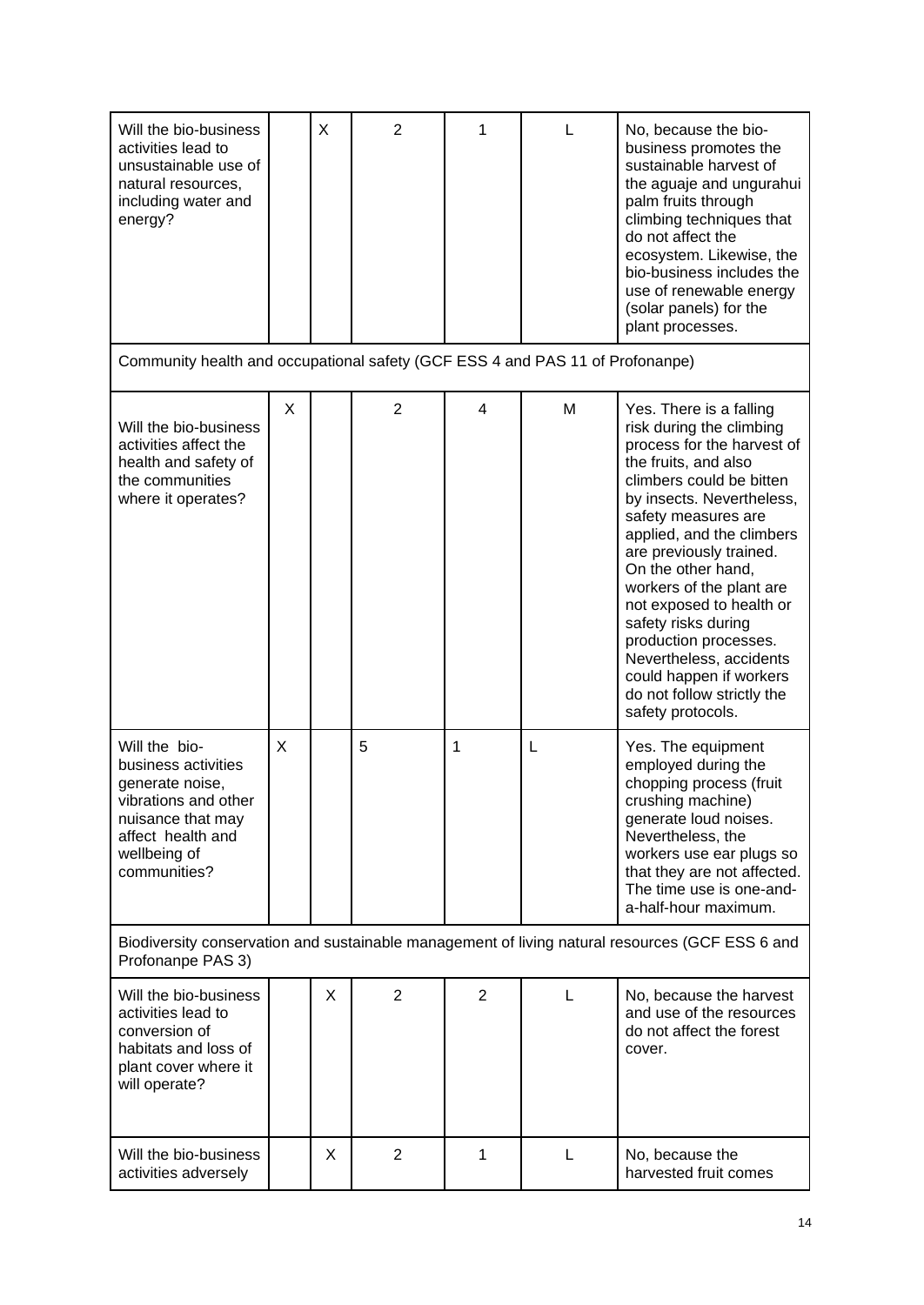| affect the<br>biodiversity and<br>natural habitats of<br>the area where it will<br>operate?                                                                                                                                                                                                                                                                  |   |   |   |                |   | from sustainably<br>managed forest.<br>Moreover, the production<br>processes in the plant do<br>not affect biodiversity.                                                                                                                                                            |  |
|--------------------------------------------------------------------------------------------------------------------------------------------------------------------------------------------------------------------------------------------------------------------------------------------------------------------------------------------------------------|---|---|---|----------------|---|-------------------------------------------------------------------------------------------------------------------------------------------------------------------------------------------------------------------------------------------------------------------------------------|--|
| Indigenous Peoples (GCF ESS 7 and PAS 8 of Profonanpe)                                                                                                                                                                                                                                                                                                       |   |   |   |                |   |                                                                                                                                                                                                                                                                                     |  |
| Will the bio-business<br>activities result to<br>adverse risks and<br>impacts on affected<br>or potentially<br>affected indigenous<br>peoples and<br>communities? (for<br>example, physical<br>and economic<br>displacement,<br>adverse effects on<br>resources and land<br>tenure, cultural<br>heritage and use of<br>traditional<br>knowledge<br>systems)? |   | X | 1 | $\overline{2}$ | L | No, because activities<br>are developed in<br>recognized and titled<br>indigenous territories.<br>Their authorities and<br>population have<br>accepted the activity<br>through a FPIC process.                                                                                      |  |
| Will bio-business<br>activities require the<br>free, prior and<br>informed consent of<br>indigenous peoples<br>communities?                                                                                                                                                                                                                                  | X |   | 1 | 3              | L | Yes, because the bio-<br>business was design in a<br>participatory manner.<br>The association,<br>authorities and<br>community members are<br>informed in a regularly<br>basis during the project<br>implementation.<br>The bio-business was<br>approved in a communal<br>assembly. |  |
| <b>Cultural heritage (ESS 8 and PAS 9 of Profonanpe)</b>                                                                                                                                                                                                                                                                                                     |   |   |   |                |   |                                                                                                                                                                                                                                                                                     |  |
| Will the bio-business<br>activities cause<br>negative impacts on<br>archaeological<br>remains or areas of<br>historical, cultural,<br>artistic or religious<br>value?                                                                                                                                                                                        |   | X | 1 | 1              | L | No. There is no evidence<br>of archeological remains<br>from the Ministry of<br>Culture in the area.<br>Moreover, the bio-<br>business is not related to<br>historical, cultural, artistic<br>or religious aspects.                                                                 |  |
| Compliance with the standards (PAS 1 of Profonanpe)                                                                                                                                                                                                                                                                                                          |   |   |   |                |   |                                                                                                                                                                                                                                                                                     |  |
| Does bio-business<br>require any<br>environmental,<br>construction,                                                                                                                                                                                                                                                                                          | X |   | 1 | $\overline{2}$ | L | Yes. It requires the<br>following:<br>Authorization of the<br>$\bullet$<br><b>Local Forestry</b>                                                                                                                                                                                    |  |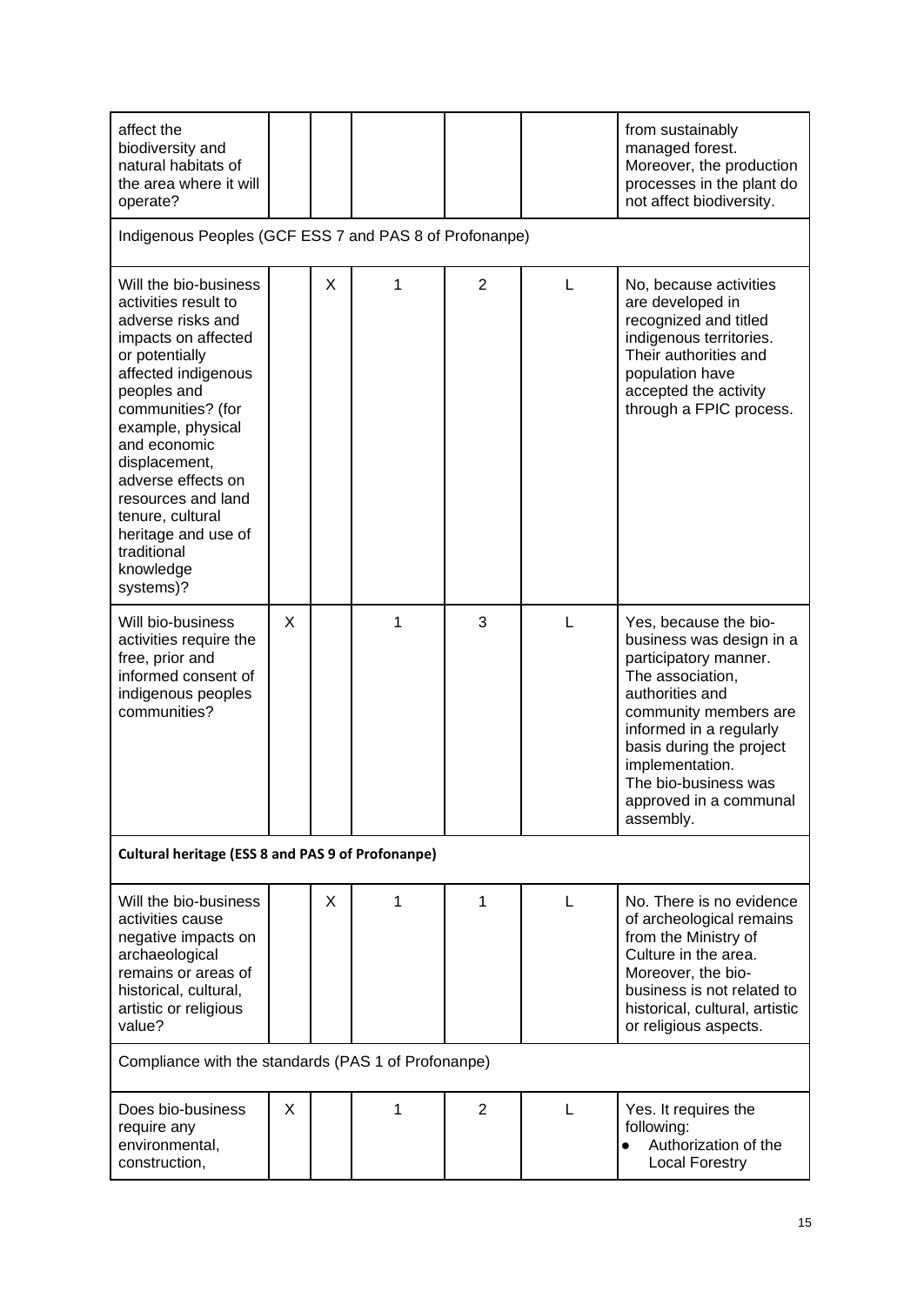| operating and/or<br>health licenses or<br>permits? (If yes,<br>indicate in<br>comments all<br>previous<br>permissions that are<br>required to comply<br>with national<br>regulations) |  |                                                                                              |  | $\bullet$<br>$\bullet$<br>$\bullet$ | Authority (GERFOR)<br>for use of the<br>resource. This is<br>obtained through the<br>elaboration of<br>management<br>declarations (DEMA).<br>Sanitary authorization<br>of the Environmental<br><b>Health Management</b><br>Direction (DIGESA)<br>because the oil is<br>product of direct<br>consumption.<br>Environmental<br>Adequacy Plan<br>issued by the National<br>Service of<br>Environmental<br><b>Studies Certification</b><br>(SENACE).<br>Though is not<br>mandatory, the<br>product of the bio-<br>business has an<br>organic certification<br>issued by a private<br>national certifier with<br>international<br>accreditation (OCIA). |
|---------------------------------------------------------------------------------------------------------------------------------------------------------------------------------------|--|----------------------------------------------------------------------------------------------|--|-------------------------------------|----------------------------------------------------------------------------------------------------------------------------------------------------------------------------------------------------------------------------------------------------------------------------------------------------------------------------------------------------------------------------------------------------------------------------------------------------------------------------------------------------------------------------------------------------------------------------------------------------------------------------------------------------|
| <b>Risk category</b><br>assigned to bio-<br>business                                                                                                                                  |  | Probability of occurrence of the risk: 1,84<br>Severity of the risk: 1,84<br>Category C: Low |  |                                     |                                                                                                                                                                                                                                                                                                                                                                                                                                                                                                                                                                                                                                                    |

# Table A2. Management of environmental and social risks and impacts

| <b>Activity</b>                                 | <b>Environmental/</b><br><b>Social Aspect</b> | <b>Description of</b><br>environmental and /<br>or social risk /<br>impact. | <b>Mitigation measure</b>                                                                                         | <b>Responsable</b>                                                                          |
|-------------------------------------------------|-----------------------------------------------|-----------------------------------------------------------------------------|-------------------------------------------------------------------------------------------------------------------|---------------------------------------------------------------------------------------------|
| Use of the fruits<br>of aguaje and<br>ungurahui | Use of natural<br>resources                   | Cutting down of<br>native palm trees for<br>fruit harvesting.               | Elaboration of<br>management plans<br>and capacity-<br>building for the<br>sustainable harvest<br>of palm fruits. | APUAPISEM.,<br>Profonanpe,<br>and Local<br>Forestry<br>Authority<br>(GERFOR)<br>Profonanpe. |